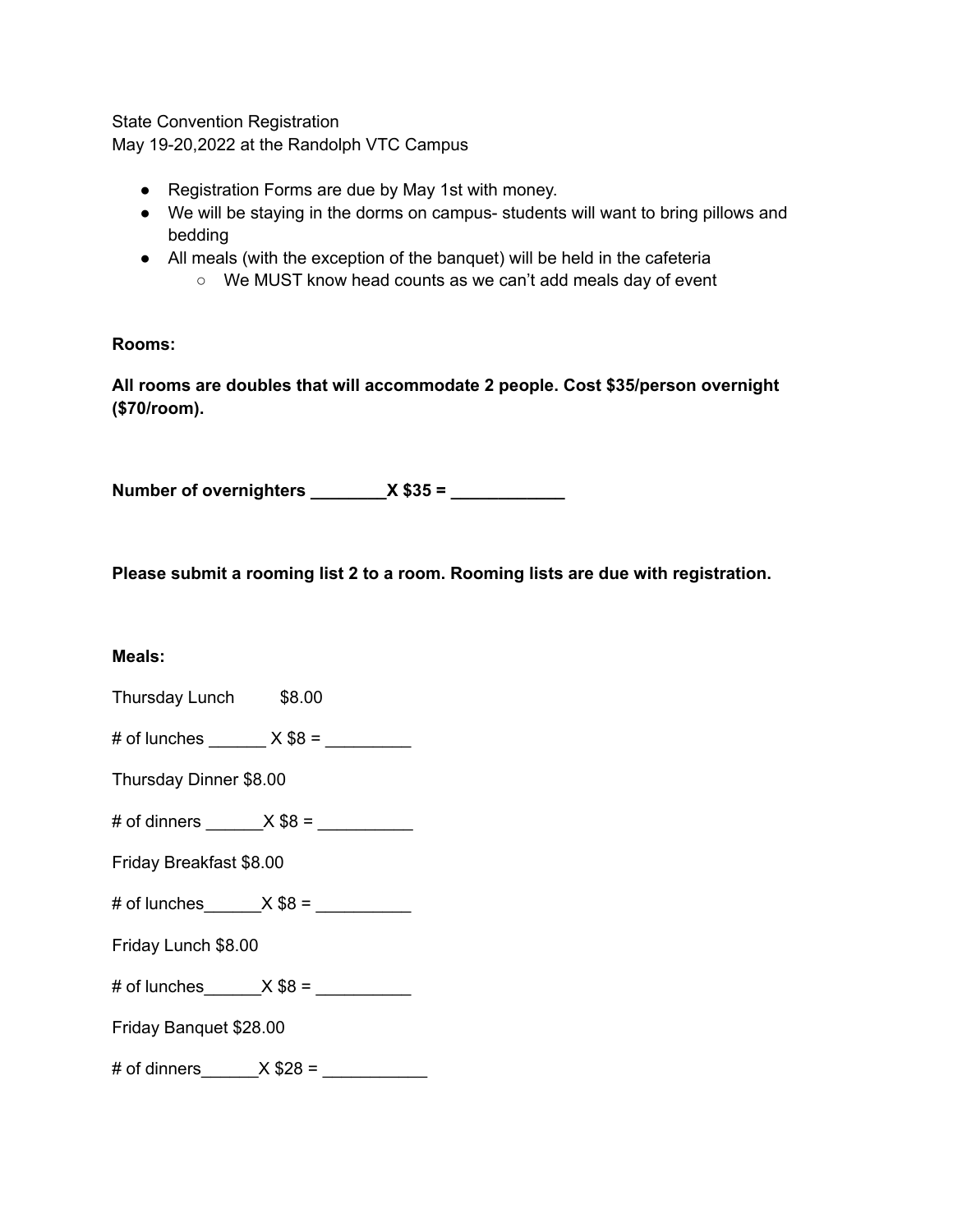### **(Note – all above meals are buffet style. All meals will be served in the cafeteria except the banquet will be in Judd. Please alert us to any food allergies when you register on this form.)**

Convention T- shirts for all members please state numbers needed by size:

#### Shirts are \$15.00/shirt XXL are \$18.00/shirt

\_\_\_\_\_\_Sm \_\_\_\_\_\_Med. \_\_\_\_\_\_\_Large \_\_\_\_\_\_\_X-Large \_\_\_\_\_\_XX-Large \_\_\_\_\_XXX-Large

# of shirts X \$15.00 = \_\_\_\_\_\_\_\_\_\_\_\_\_\_\_\_\_\_\_\_\_ #of shirts X \$18.00 = \_\_\_\_\_\_\_\_\_\_\_\_\_\_\_\_\_\_

**Total Enclosed (meals, rooms and t-shirts) \$\_\_\_\_\_\_\_\_\_\_\_\_\_\_\_\_\_**

**Checks are made payable to the VT FFA Association and must accompany registration.**

All registrations and CDE certifications are due to the Executive Director no later than May 1st. Money must accompany the registration form.

#### **Registration Fee Payable to: VT FFA Association**

**C/O Executive Director VT FFA**

**16 Campground Rd**

**New Haven, VT 05472**

**\*CTSO forms and the VTC Vaccine forms must be completed in entirety for those staying overnight and a copy sent to the Executive Director.**

**Meals and Rooms must be registered no later than the 1st of May.**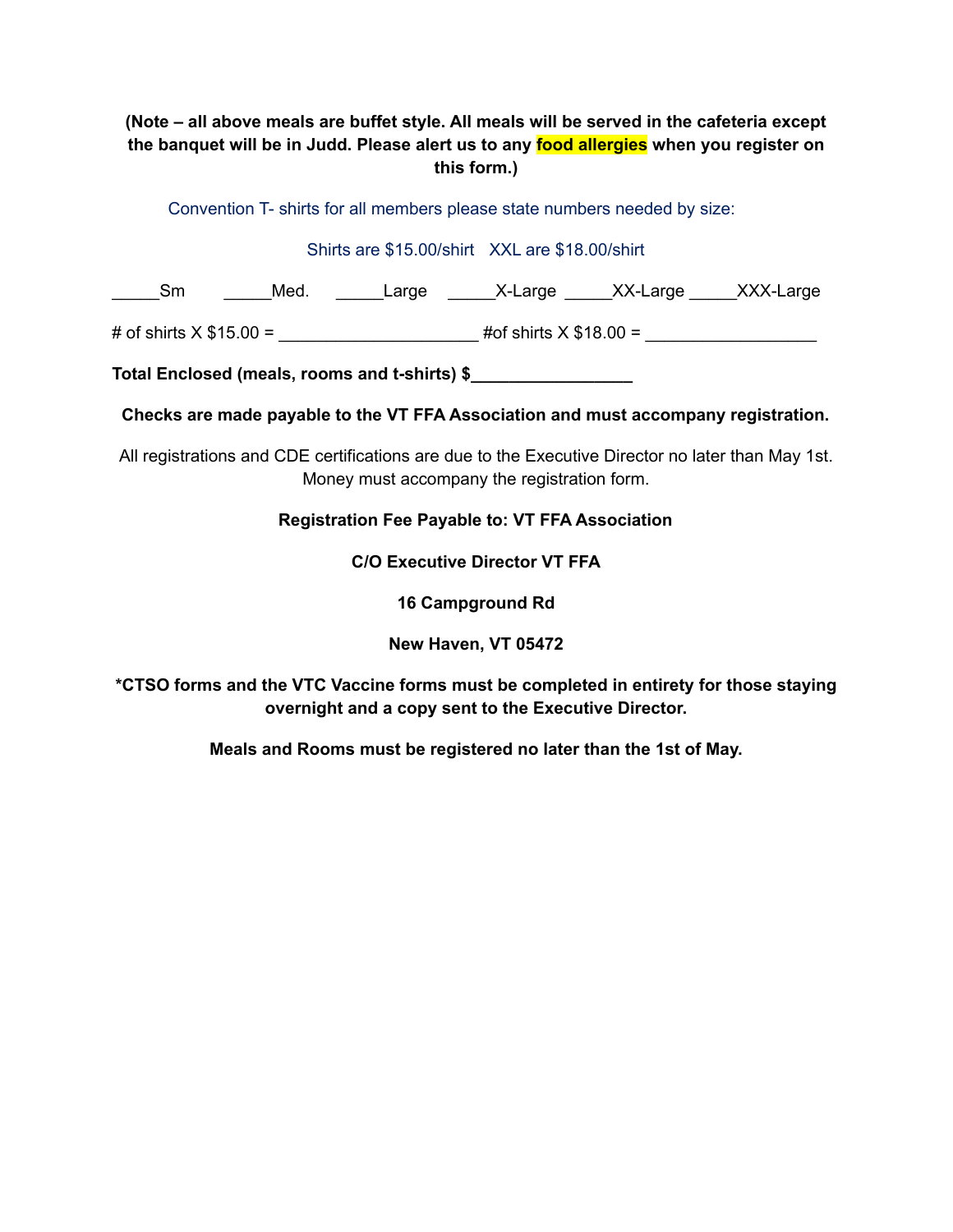# Please Fill this out for room assignments Rooms are doubles (only 2 students per room)

| Chapter | <b>Student Last</b><br>name | Student first<br>name | Cell $\#$ | Advisor | Advisor Cell# |
|---------|-----------------------------|-----------------------|-----------|---------|---------------|
|         |                             |                       |           |         |               |
|         |                             |                       |           |         |               |
|         |                             |                       |           |         |               |
|         |                             |                       |           |         |               |
|         |                             |                       |           |         |               |
|         |                             |                       |           |         |               |
|         |                             |                       |           |         |               |
|         |                             |                       |           |         |               |
|         |                             |                       |           |         |               |
|         |                             |                       |           |         |               |
|         |                             |                       |           |         |               |
|         |                             |                       |           |         |               |
|         |                             |                       |           |         |               |
|         |                             |                       |           |         |               |
|         |                             |                       |           |         |               |
|         |                             |                       |           |         |               |
|         |                             |                       |           |         |               |
|         |                             |                       |           |         |               |
|         |                             |                       |           |         |               |
|         |                             |                       |           |         |               |